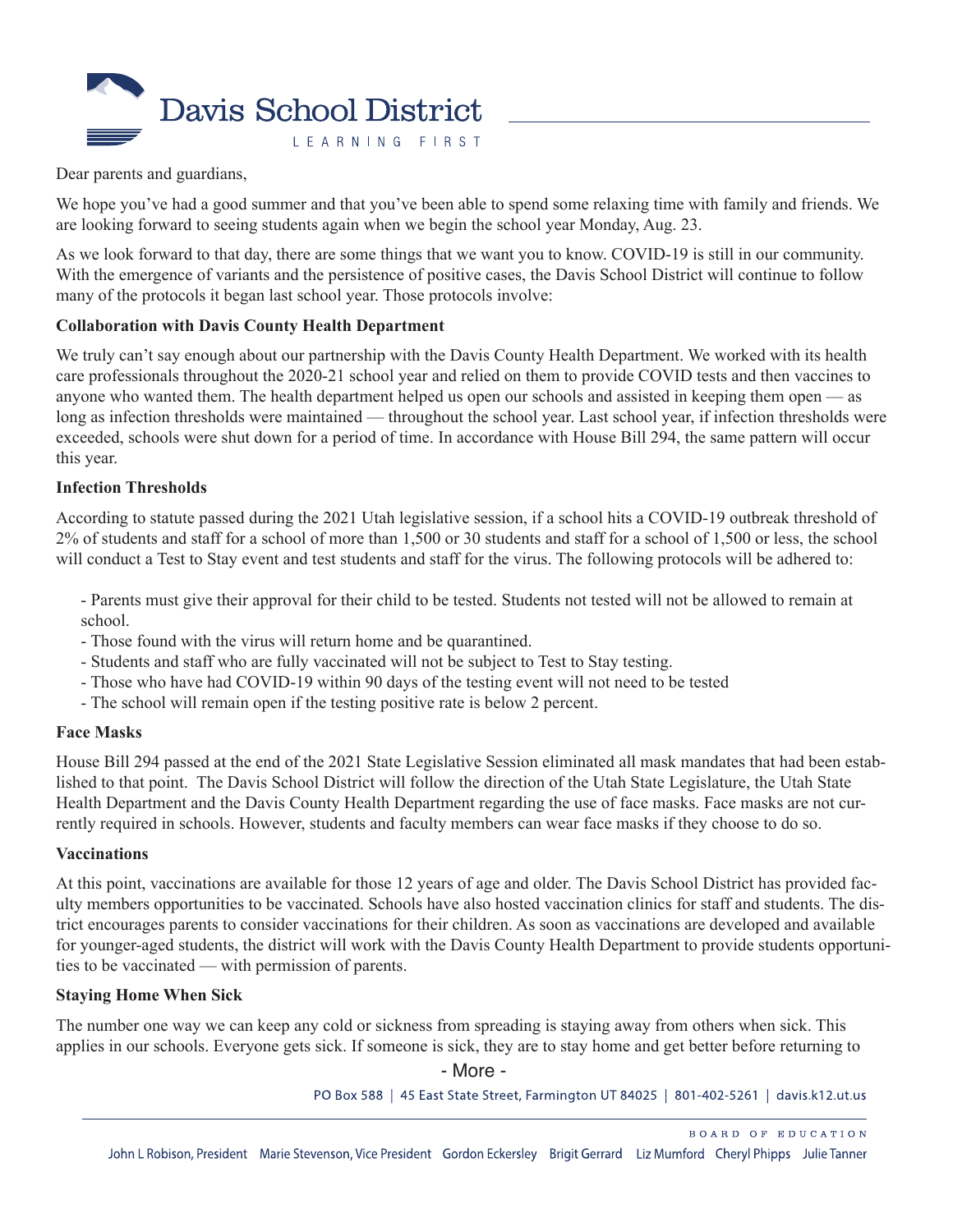school. Teachers will work with students who are sick and give them an opportunity to make up any work that was missed when they were out.

## **Cleaning and Disinfecting**

Custodians in all Davis School District schools will continue efforts to clean and disinfect our schools. This includes the use of electrostatic spray guns that use a powerful hypochlorous acid that carries an EPA-approved kill claim for COVID-19 and other viruses.

# **Hygiene Etiquette**

Handwashing and the use of hand sanitizer will remain common practices in our schools. Davis School District has a large quantity of hand sanitizer available and hand sanitizing stations remain at our schools. Students and staff can easily use those to quickly clean their hands.

## **COVID Aides**

The use of COVID-19 aides will continue in all of our schools. These individuals were invaluable last school year in tracing those who came in contact with people affected by the virus, and, thanks to federal monies, those aides will continue to be employed and provide schools an extra measure of safety.

## **Letters/COVID-19 Dashboard**

We will continue to communicate the number of positive cases with you. If the school your child attends has a situation in which someone has been diagnosed as having COVID-19, you will find that out in a letter sent to you from the school principal. The district will also continue to use its COVID-19 dashboard and link it to the district homepage so you'll be able to see the trends that are occurring.

#### **Online Options**

If you would like your child — for any reason — to not attend school in a traditional on- campus setting, the Davis School District has a robust online educational program known as Davis Connect. It was recently awarded a Best of State Award for being the top K-12 online program in Utah. Last year, more than 5,000 students enrolled in the program. It offers two fully online school options.

• First, your student could enroll in Davis Connect K-12 Online School, where students will work online with a teacher during school hours. All teachers for Davis Connect K-12 Online School will be Davis District teachers, but they will not likely be teachers from a student's resident school.

• Second, your student could enroll in Davis Connect K-12 Independent Study, where students will work online independently at their own pace with active parent support.

Students who choose either of these options will be withdrawn from their current school and enrolled full-time in Davis Connect, with the opportunity to re-enroll at their original school at the beginning of each new term. Priority enrollment is available now until August 1, after which enrollment requests will be granted based on program availability. For more information about online options and to enroll, please visit:<https://www.davis.k12.ut.us/academics/online-learning>

# **Answers to Other Questions**

#### *What are the symptoms of COVID-19?*

According to the Centers for Disease Control, people with COVID-19 have had a wide range of symptoms reported – ranging from mild symptoms to severe illness. Symptoms may appear 2-14 days after exposure to the virus. Anyone can have mild to severe symptoms. People with these symptoms may have COVID-19:

- Fever or chills
- Cough
- Shortness of breath or difficulty breathing
- Fatigue
- Muscle or body aches
- Headache
- New loss of taste or smell
- Sore throat